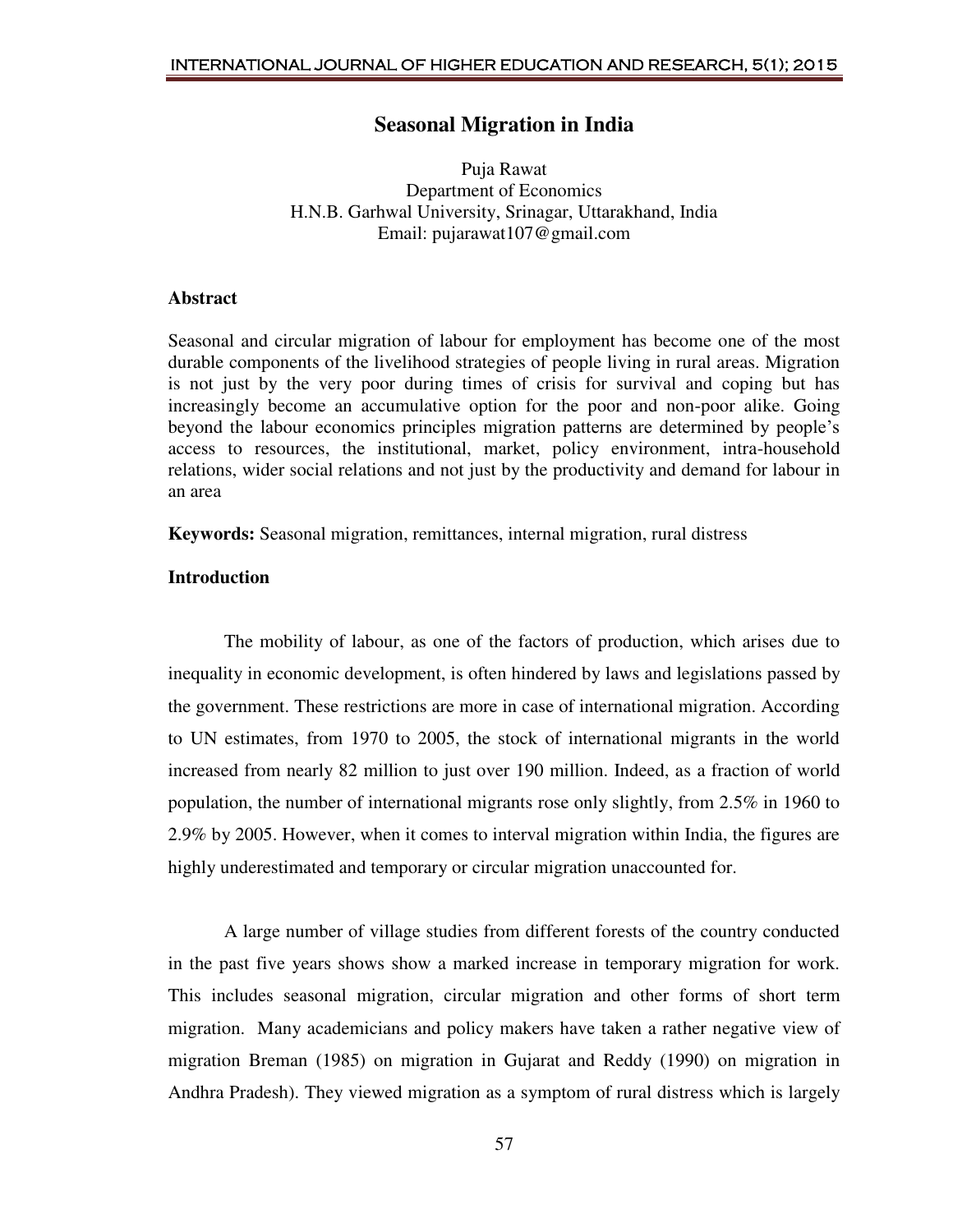linked to the poor agricultural for employment or better employment or in search of employment." In 1991, over 39 million people migrated in rural-urban patterns of which 54 percent were female. Seasonal urban migration is also evident throughout India in cities where many migrants move into the city during periods of hardship and return to their native villages for events such as harvest (Inspite of all these facts, an organized study in this regard is not possible as the census data does not cover seasonal migration among workers). Inspite of there being excessive pressure on the resources of some of our major citied due to rapid urbanization on a result of migration, no concrete step or policy has been made to this effect. Infact the NSS data of 1999-2000 is the only official source on the phenomenon of temporary migration, and no such survey has been done in the past ten years. The overpopulated cities, lack of safe drinking water, discrimination against migrants at work places, poor sanitation facilities, etc. prevalent in the cities have not been enough to attract the attention of the policy makers resulting in no laws for the protection of migrant's rights in the destination areas which even dipped down to negative in the past few years – 1.6% fall in overall agricultural GDP in 2008-09 (Economic Survey 2009-10). Largely dependent on monsoon rains for irrigation, the agricultural or primary sector attracts less investment and hence less growth. Also, agriculture in India is highly unregulated and unorganised, providing employment to around 52% of the workforce. Thus a dip in agriculture is reflected in more farmer distress and mass movement of rural population to urban areas in search of employment or better employment.

## **Types of Labour Migration**

 Labour migration is broadly classified into internal and international migration within internal migration there can inter-state. inter-sector, rural urban migration. Depending on the duration of the stay of the migrant in the most country, migration is further divided into permanent and temporary or "circular migration", which can be defined as "a temporary more from, followed by return to the normal place of residence."

 Internal migration has now become a key factor in influencing social and economic development, especially in developing co0untries. Rural-urban migration is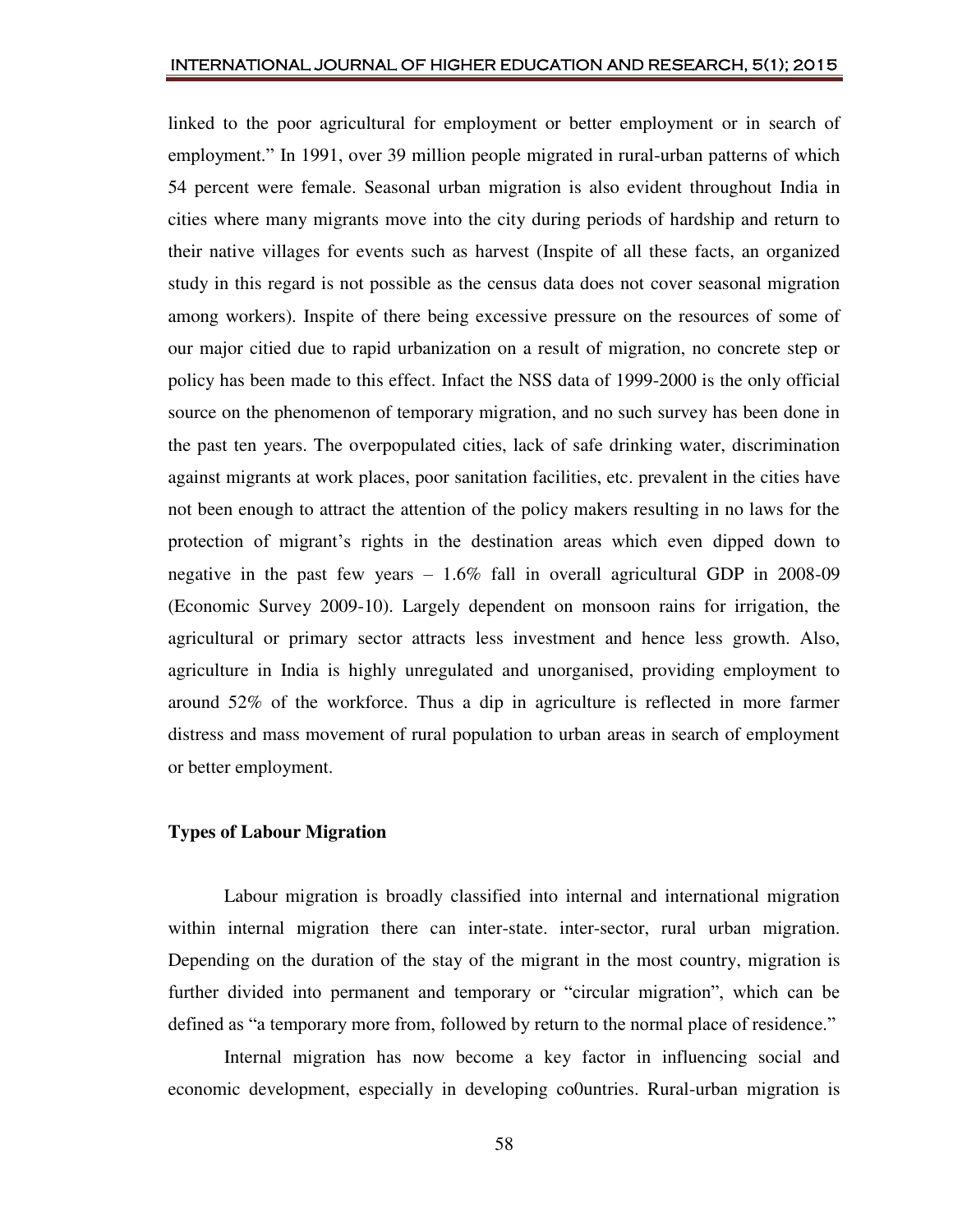most common in India, after rural rural migration. Within the rural regions as well, people choose to move to places which provide turn better economic facilities.

#### **Watershed Development in India**

 Currently, US \$ 1000 million in invested yearly in watershed development programme (WSD) that are implemented by a range of Departments at the centre and state level. The goal of most watershed projects is to increase agricultural productivity through soil and water conservation and rainwater harvesting at the micro-watershed scale. In addition to the above objectives, watershed development aims to increase employment through labour intensive soil and water conservation. Besides the short-term effects of watershed development on rural employment (there is a widespread belief that if WSD programmes succeed then they will reduce the flow of migration. WSD implementation can affect migration two year an increase in short term employment as well as long term productivity gains. The evidences indicates that many WSD programmes do succeed in reducing migration rates at least during the implementation phase. For example, a study by the central Research Institute of Dryland Agriculture (CRIDA) of 37 watersheds located across different agro-ecological zones showed that migration rates had been reduced is nearly all of them and the reduction ranged from  $22\%$ in Ministry of Rural Development (MORD) implemented watershed to 42% in nongovernmental organization (NGO) implemented ones.

 Policy needs to recognize that migration is an integral and regular part of livelihood strategies and production systems; that migration is also undertaken for highreturn employment and not only because of shocks and stresses such as drought i.e. migration can be accumulative or coping. The problem of migration can b e curbed only by combined efforts of the states government, NGOs, labour unions and employer. It is also important to realise that migration has social, cultural and traditional impacts as well. Important among there is the social exclusion of migrants and depriving them of the labour rights Rogaly et.al (2001) advocate public action to address the exclusion of migrants from health sector and other social protection.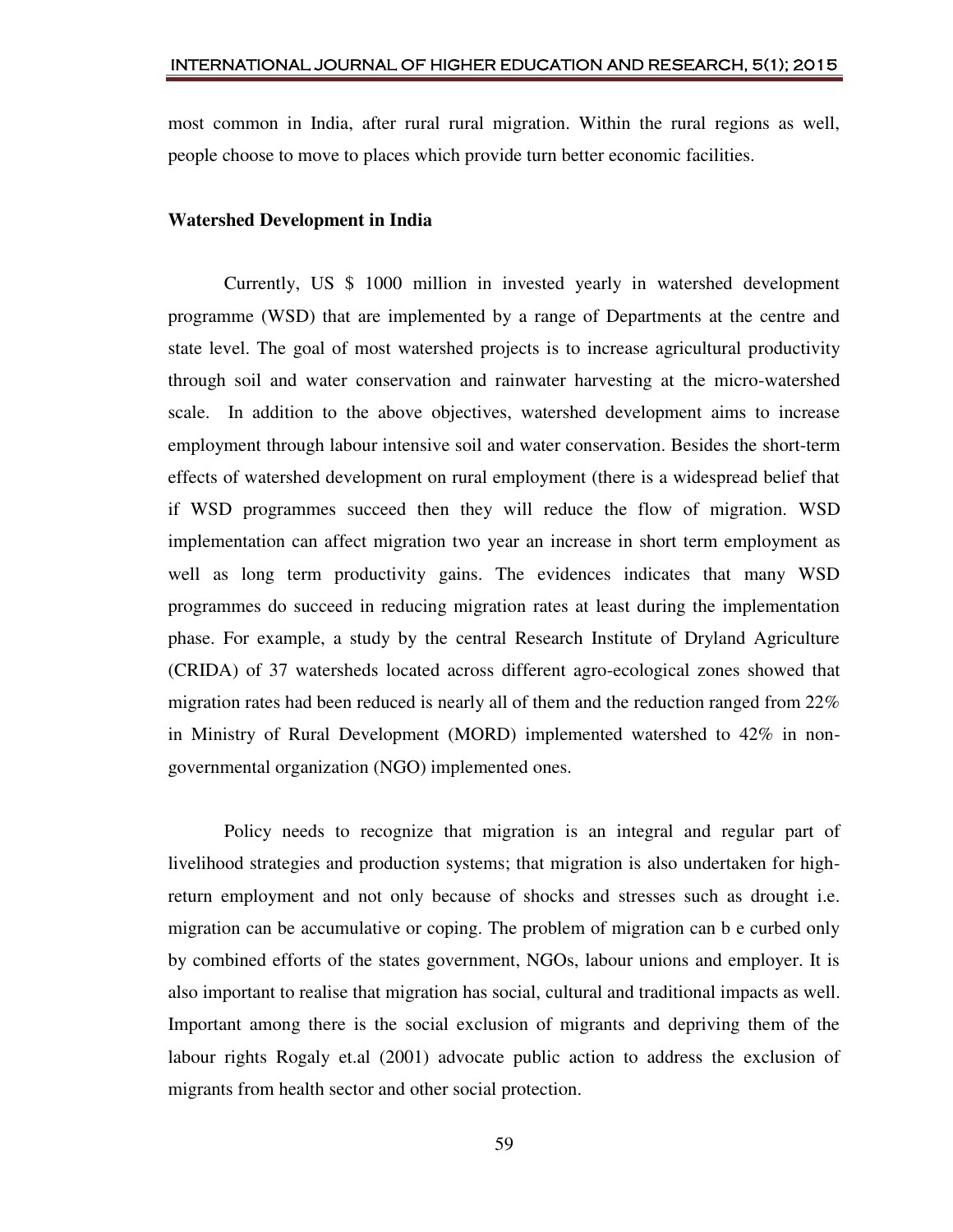## **Labour Migration: Causes and Consequences**

 With the advent of industrialization, employment oriented migration gained pace as demanded by capitalistic growth. Even since, internal as well as international migration has lead to large demographic changes throughout the world: It has been widely realised, today, that migration of any type and at any level has long lasting social, cultural economic and psychological impacts on both source and destination society. Hence, in this era of new localism, environmental feminisms and populism – all of which have welfare of the masses as the focus, the plight of these migrants cannot go unnoticed. Surveys, researches and seminars are organised at international, national as well as local level to get accurate statistics about their economic and social conditions. But knowing is not enough, appropriate methods and procedures in the form of schemes and policies should be devised which could ultimately prove beneficial to those migrated in search employment. Any study done without practical applicability might get applauded due to its sound theoretical base. To what extent it is able to directly or indirectly help in making life easier for people, is the real test of its success.

 Labour migration takes place primarily because of three factors: push factors, pull factors and cultural or family ties. Push factors include all those problem – societal, economic, cultural which the people fact at their native places which force them to leave their homelands. These include lack of employment opportunities, sudden natural calamity drought **famine**, earthquake, floods, etc. social discrimination on the basis of caste, class, or gender, excess population, search for better employment opportunities which basically leads to accumulative economic migration) development etc. There are other reasons which facilitate the migration of people including their social networks, intermediaries or private agents; transportation and communication costs.

 Pull factors inducing migration include – higher employment opportunities in destination regions, economic disparity between developed and developing region, better political environment, more suitable social conditions, etc. Besides these push and pull factors which are both economic as well as non-economic in nature, there can also be a specifically market driven labour migration which arises due to the mismatch between demand and supply of labour. But this analysis of migration is rooted in economic theory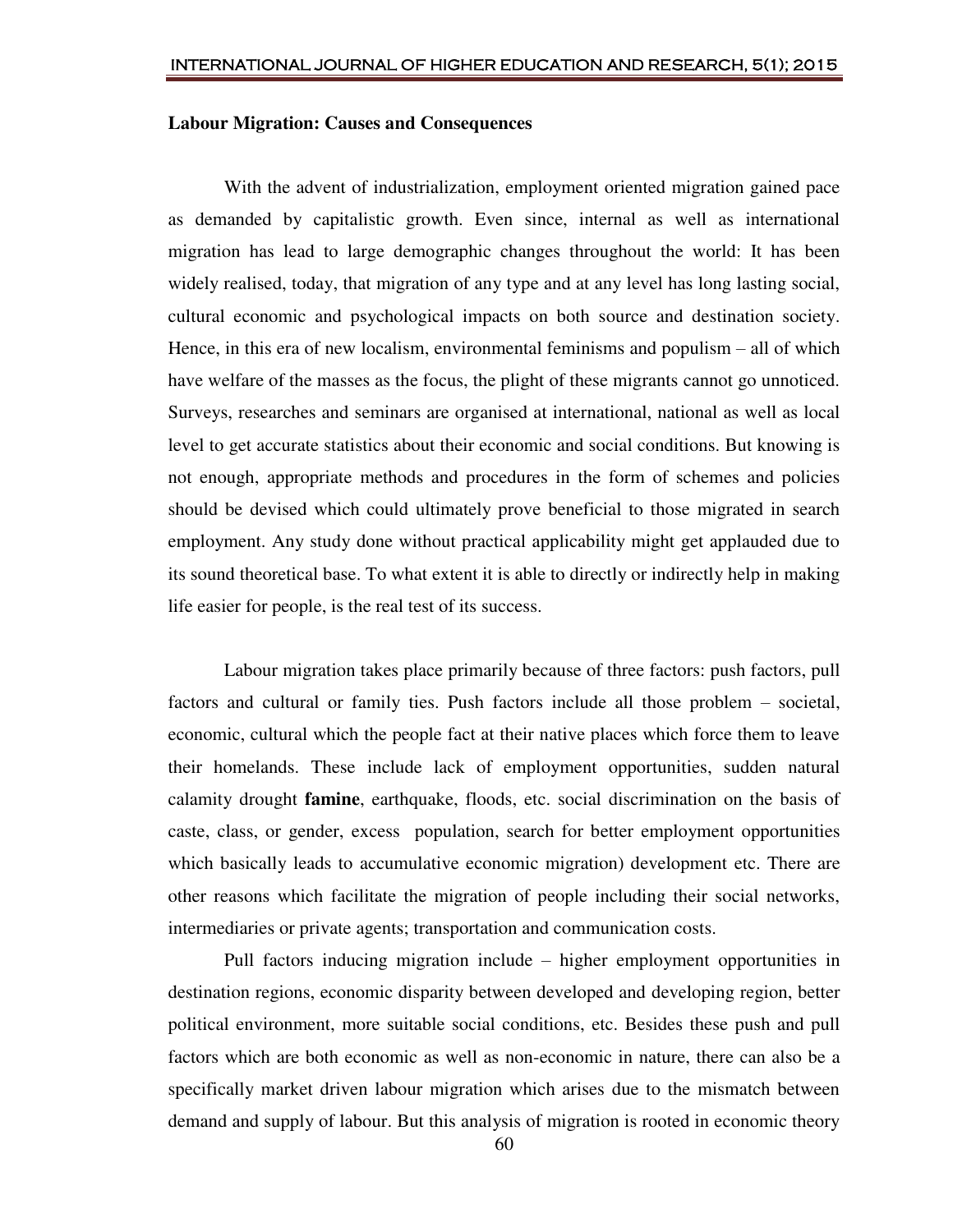(Todaro, 1976) focusing on the rational behaviour of individuals. More recently, economic theories have been broadened to accommodate transaction costs, imperfect information as well as imperfections in rural capital markets. These 'new' economics of labour migration also recognized the household as the unit of decision making according to the incentives and constraints it faces. The New Economics of Labour Migration (NELM) framework of analysis (Taylor 1991) addresses the multiplicity of factors which underlie the decision to migrate and the possible effects of migration on both migrant origin and destination economics.

#### **Analysis**

 Labour, as a factor of production, can be regarded as a relatively mobile one. Like all other markets in economics, labour market also works on the principle of demand and supply with (wages being determined where demand of labour coincides with the supply of labour). Assuming that there are no rules and legislation to control labour movements and there is minimal or no transportation costs, it would render the supply curve of labour as perfectly elastic. In such a case, a single wage rate will prevail throughout the system – state, region or country, whatever the case may be. But, for any given sector, this is a hypothetical situation (In any case, such a full migration induced elasticity in supply of labour, though an ideal economic model, is neither desirable nor possible).

 Since the first instances of large scale migration known, the economic question of facilitating mobility of labour is subordinated by nation states to the political issue of migrants as new citizen or invades. But migration of labour does take place across borders, within the country or between rural and urban sectors of a country. Labour moves from where it is in e4xcess to the region where it is scarce. It moves in an expectation to get higher wages or better employment. This relieves off the burden of the sending region and leads to economic development of the receiving region. Mostly, workers get higher wages and their standard of living increases. Thus, studying the economic model of migration, isolation reveals all positive effects of migration.

 In case of India, large scale migration takes place from traditional sector to industrialized sector. In this way, the agricultural sector is relieved off those labourers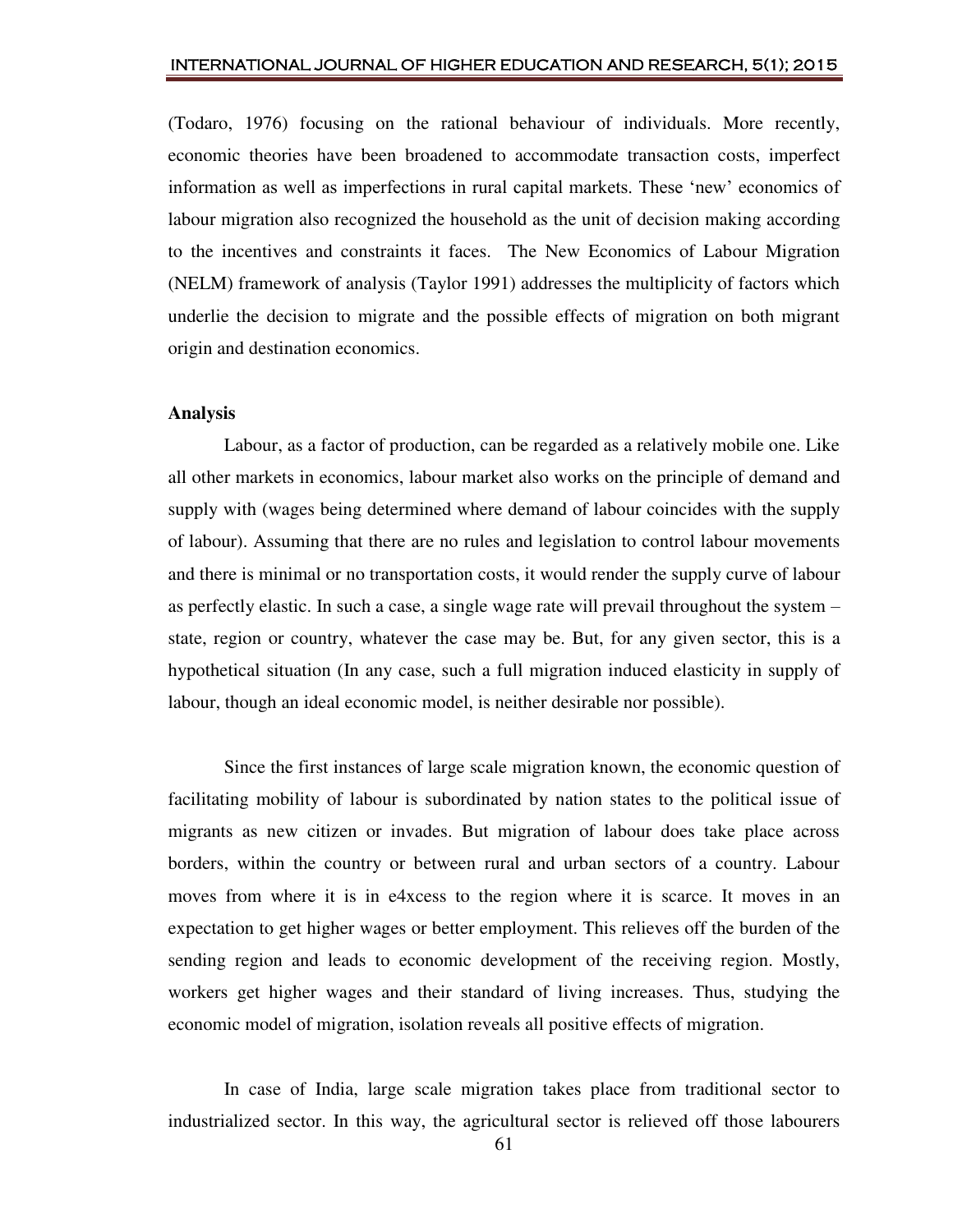who are disguisedly unemployed. These labourers or migrant workers are illterate and unskilled and hence there is low demand of such workers in the industralized sector of the urban areas. Thus, they end up getting subsumed in the unorganised sector of the urban sector. These labourers hardly prove beneficial to the destination where they migrated. They tend to overburdening of the urban areas, pressure on civic amenities, expansion of slum areas in the outskirts of the cities, environmental degradation and other such harmful effects.

 The above example of India is a good example of migration proving harmful to the people which was earlier conceived simply as a phenomenon necessary for capitalistic growth. It shows that an ecological approach is necessary while undertaking migration studies as it has different impacts on different regions depending on the stage of development, demographic scenario and nature of migration.

#### **A Model**

 The entire process of migration from rural to urban areas or from less developed to more developed rural areas for the sake of employment, which effects the maximum number of households in India can be understood in the form of a model. We have already taken into consideration the factors effecting labour migration in Indian and the conse3quences it has. Though the model given below is applicable to any form of migration, it basically aims at carving out ways and metrologies which the government can adopt to manage labour migration in India.

**Assumptions**: There are three levels – Level 1 (Low), Level 2 (medium) and Level 3 (high) of pressure exerted by incoming migrants on civic amenities in urban areas. These levels can be calculated by using per capita availability of civic amenities in the urban areas. Secondly, there are again three levels low, medium and high of the expected per capita increase in income by the migrants as compared to their income or wages in the villages.

This can be further depicted in the form of a table :-

**Level or pressure on civic amenities**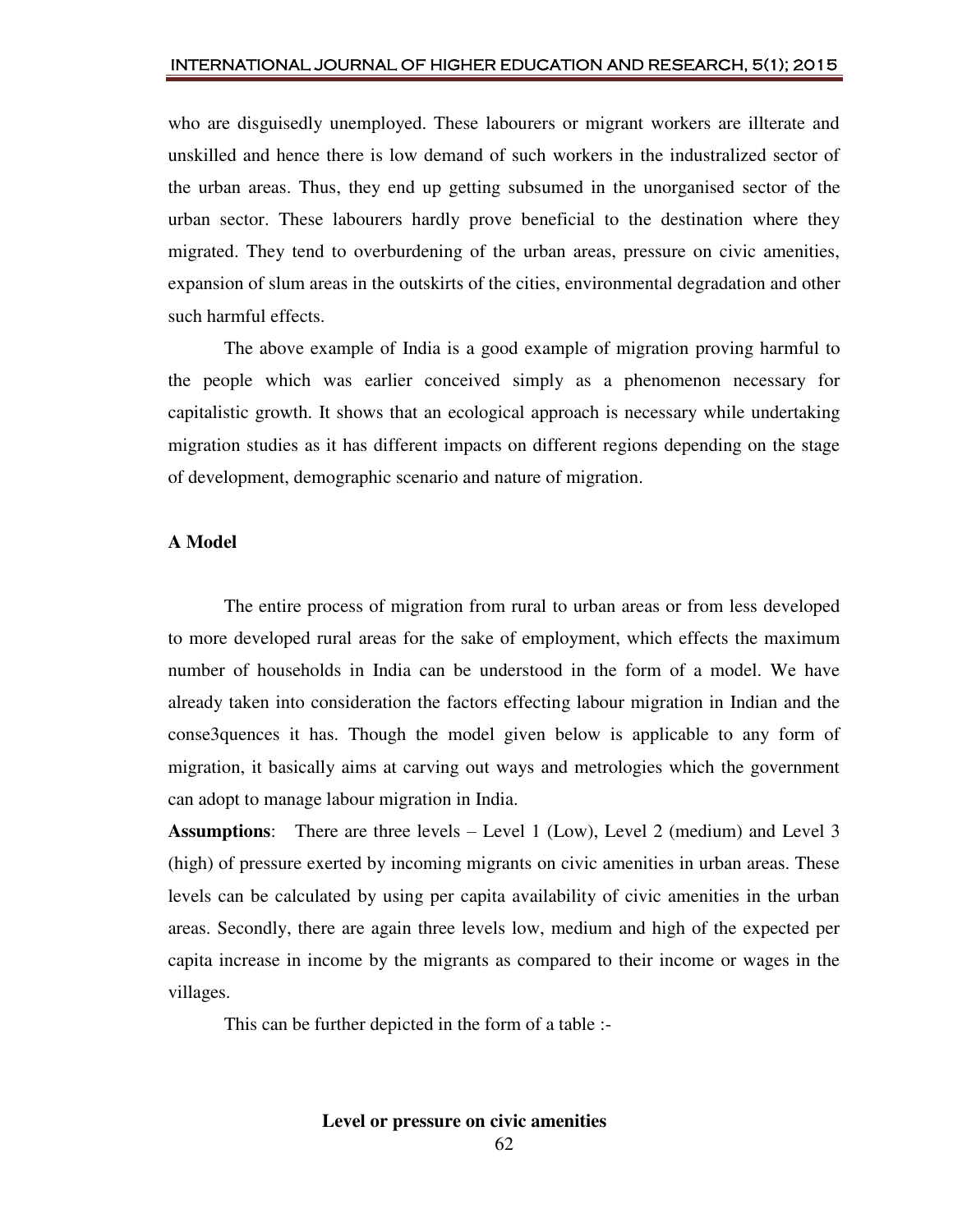

## **Understanding Labour Migration**

UN Convention 2003 defines a migrant worker as 'A person who is to be engaged, is engaged or has been engaged in a remunerated activity in a state of which he or she is not a national. There are basically two kinds of labour miration.

- 1. Temporary labour migration is the relocation of a worker to a place of work outside of his home country, state or region for a limited period of time as stated in the terms of a labour contract.
- 2. Permanent Labour migration is the resettlement of a worker in place outside his our country or state or village in perpetuity.

## **The Case of Interval Migration in India**

 A major problem to undertake migration studies in case of India is the lack of reliable and authentic records which could serve as the secondary data for research. This is despite the fact that 10 million people or roughly 1% of Indian population migrated temporarily in 1999-2000, according to the  $55<sup>th</sup>$  round of the National Sample Survey. It defined "migrated temporarily" as "stayed away from their usual place of residence for 60 days or more retain their position as top recipients of migrant remittance among developing countries. But, the remittances flow to South Asia and East Asia has not been much effected in 2009 due to the fact that Gulf Co-operation Council (GGC) Countries, a major destination for Asian migrants, have not significantly reduced hiring migrants.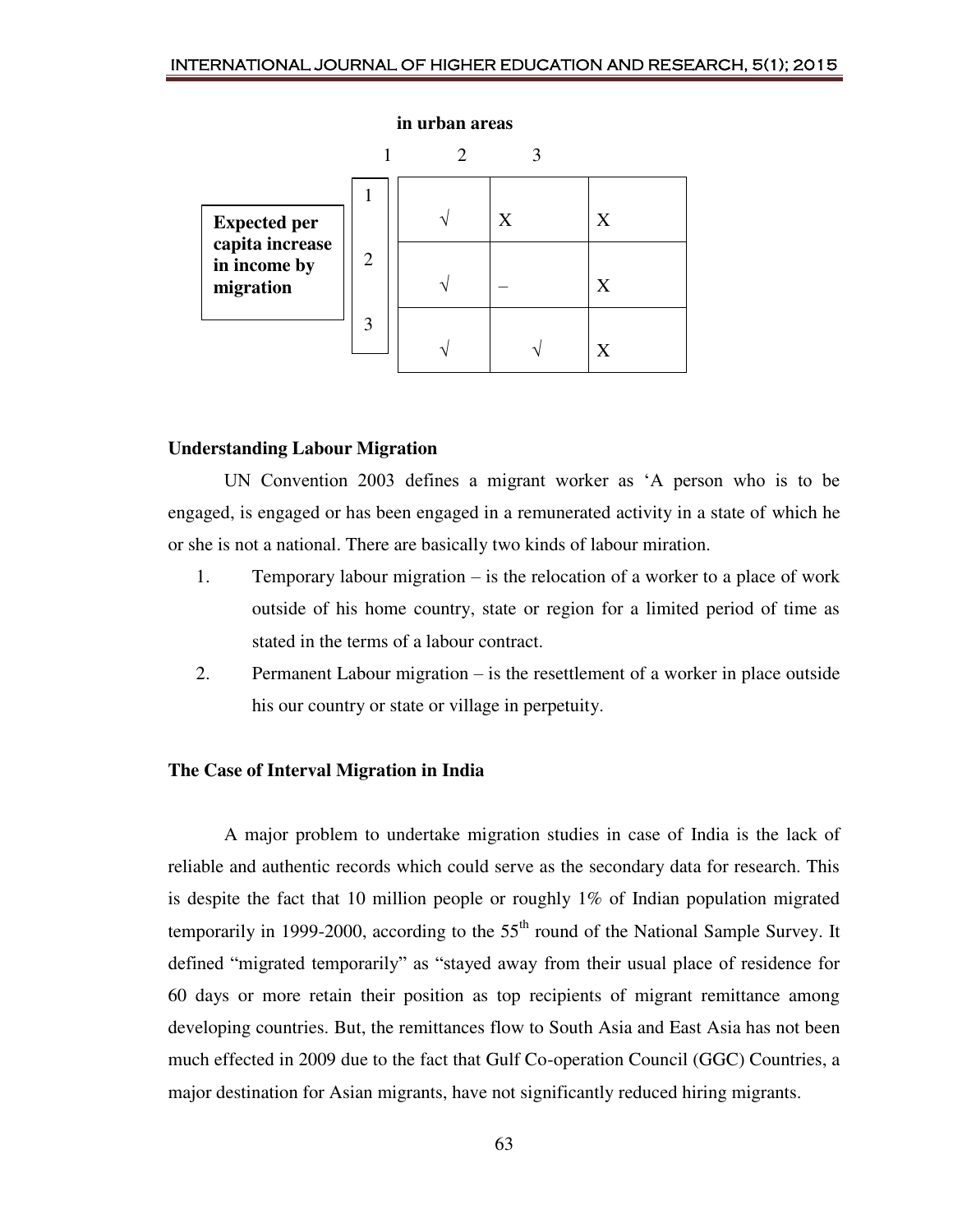### **International Labour Migration**

 International labour migration – forced or free is not a new phenomenon. In the modern period large scale migration of slave labour took place from Africa to America. Huge number of migrants left their places of birth in search of better employment in the second half of both  $19<sup>th</sup>$  and  $20<sup>th</sup>$  century, especially to the Americas, Africa and Antipodes.

Current international migration flows can be attributed to basically two reasons:-

- (i) Demographic pattern of developed countries is such that there is a decline seen in the total national labour force available Thus either they set up their industries where there are only 6.1 million migrants from abroad (97% of them from eight neighbouring countries) as compared to 42.3 million inter-state migrants. Hence, the focus of the study will be titled towards interval migration.
- (ii) Excessive emphasis on raising the skills has left hardly any individually ready to undertake unskilled work in developed countries. Again, the need arises for an unskilled labour force which is willing to work at cheaper rates.

 There are several "push" and "pull factors" involved when an individual or a household decides to leave his homeland to a distant land in search of employment or better employment. This might adversely or positively impact the labour markets of the sending and receiving regions. If unregulated, migration can lead to unsustainable migration can lead to unsustainable development in the host countries/states. This will put undue pressure on the civic amenities leading to haphazard growth. On the other hand, mobility of labour – movement wherever work is created is necessary for rapid economic development. Thus, the policy makers should sought out an "optional migration level" which can lead the region to a higher growth trajectory without causing unbalance development.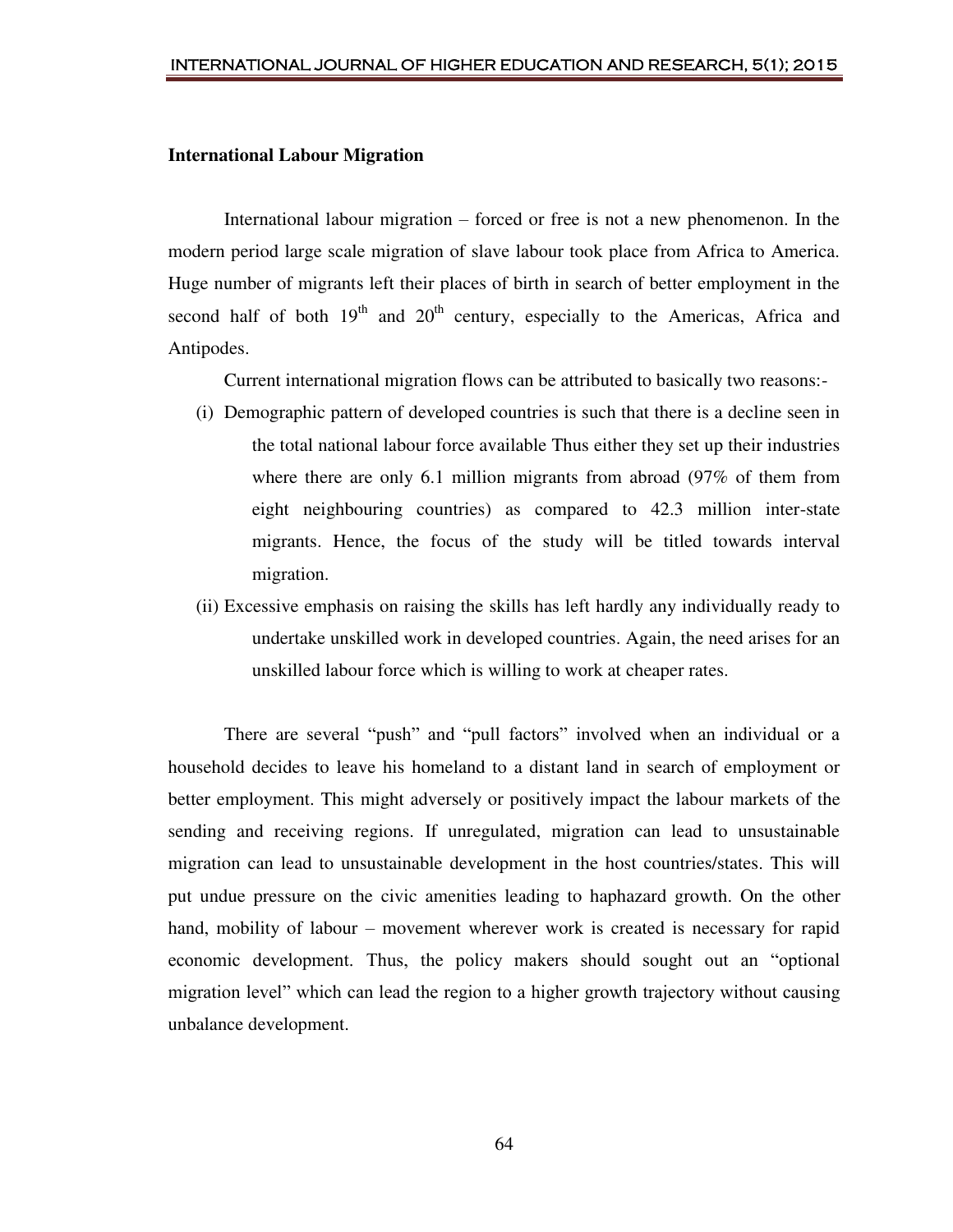#### **Impact of Global Recession on Migrant Remittances**

 Migrant remittances have been a major source of balance of payments support in many of the emerging economics including India. This flow also help in poverty alleviation, as a significant part and the remittances is in the nature of transfers for family maintenance. According to the World Bank estimates (July 2009), remittances flow to developing countries which increased to US @ 328 million in 2008 from US \$ 285 billion in 2007, are projected to decline by 7.3% in 2009. India, China and Mexico labour is available (cheap labour) or they readily recruit foreign nationals in order to keep their output intact. This demand for labour is fulfilled by the migrants mostly from developing countries.

 In this fact globalizing world, which has often been accused of increasing the economic inequality between the rich and the poor countries, around 190 million people one migrating every year (UN, 2005 figures). This type of global migration has the capacity to maintain and stimulate an accelerated and sustainable economic development which in turn can be channelised to decrease world poverty. Warmsky and Winters (2003) estimate that a 3 percent expansion of global migration could generate a larger increase in world incomes than a complete liberalization of trade flows in India migrate from rural to urban areas as compared to a much higher 53.3 millions migrating from rural to rural sector. Uttar Pradesh (-2.6 million) and Bihar (-1.7 million) were the two states with largest number of net migrants migrating out of the state.

 The global economic and financial crisis of 2008 led to economic slowdown and massive job loss throughout the world. This naturally effected the interests of the migrants who become most vulunerable in such global slowdown. The effect on the worker depends on the dstination country he had migrated to and to what extent the sector in which he works has been effected by the recession. Since it was the industralized countries (including US, UK, Europe) who were most adversely effected by the recession, migrants here had a hard time. Traces of this global financial crisis is still visible in the form of the Euro Zone Debade in the EU.

 Migrant workers are particularly high in sectors like construction, manufacturing, hotels and restaurants. These, unfortunately, are also among the worst hit by the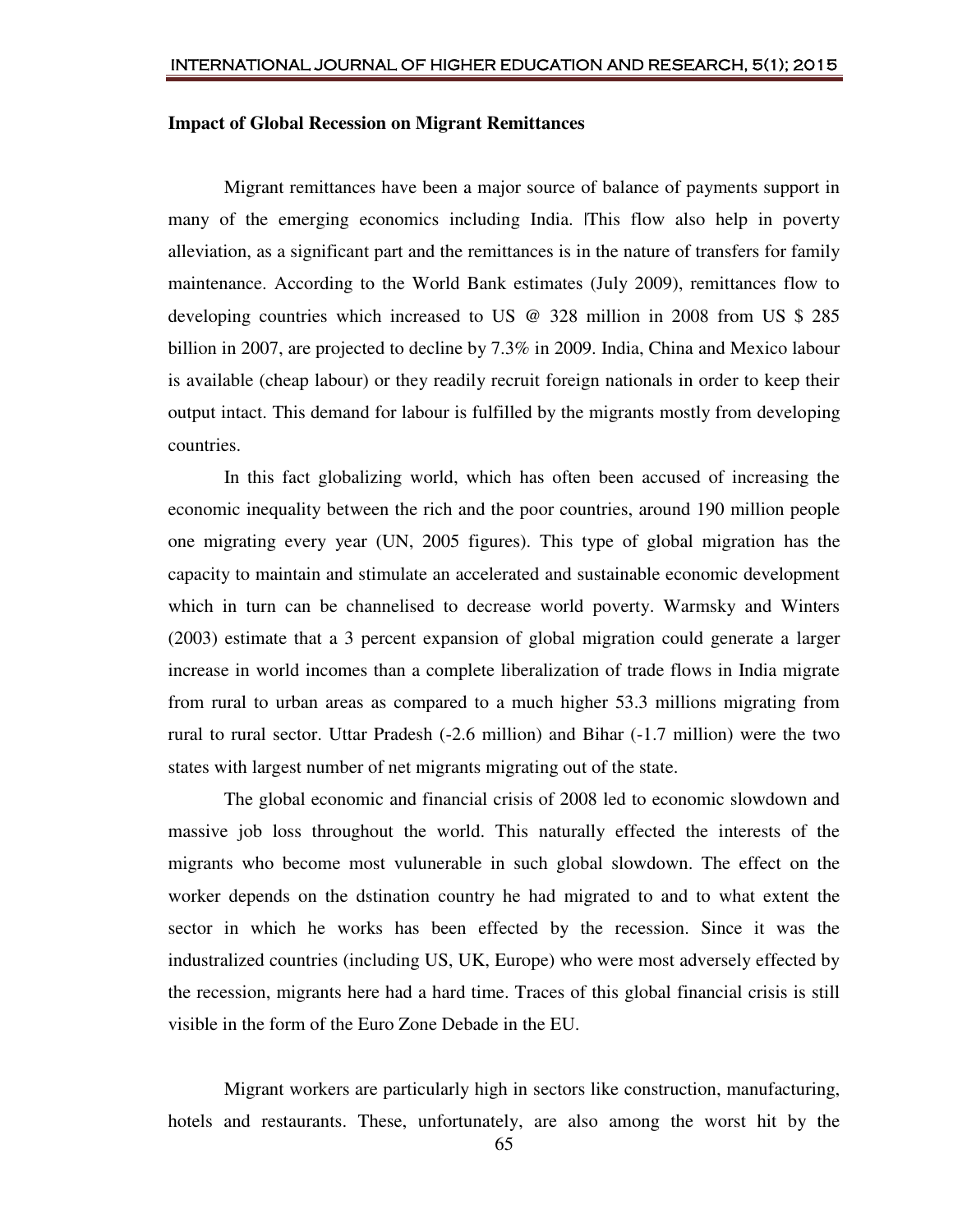economic crisis. In the United States, Ireland, Spain and UAE, unemployment increased significantly between 207 and 2009. In comparison to the total labour force, the unemployment rate for migrant workers is particularly high in case of Spain – 17% Vs. 13.4% in the third quarter of 2008 while in Ireland, it was 9.5% Vs. 7.4% in the fourth quarter of 2008.

In a research paper named 'The global economic crisis and migrant workers. Impacts and response; International Labour organisation assesses the impact of economic crisis on international labour migration as it is constitutionally entrusted with the task of safeguarding the interests of the migrant workers. According to the report, the break labour market conditions due to the increased number of unemployed as a result of job losses will particularly effect the interests of women, migrant workers and youth.

#### **Conclusion**

According to ILO, international migrants in 2010, estimated at 214 million, represent only 3 per cent of the global population. Economically active migrant workers out of this number around 105 million in 2010. Women make up almost 50 percent of international migrants. Migration today is for work and migrant workers and their families account for about 90 percent of total international migrants. These developments pose important challenges for the four pillars of labour migration policy : governance, protection, development and co-operation. The challenge is to govern migration so that it creates growth and prosperity in both origin and destination countries, while protecting and benefiting migrant workers themselves.

#### **REFERENCES**

KESAR D V (1992) Economics of seasonal migration, Classical Publishing Co.

Deshingkar Priya, Start Daniel (2003), "Seasonal Migration for livelihoods in India, Coping, Accumulation and exclusion, Working Paper 220, Overseas Development Insitute

Haberfeld Y, Menaria R.K., Sahoo B.B., Vyas R.N. (1993), "Seasonal ,igration of rural labor In India, Population Research and Policy Review